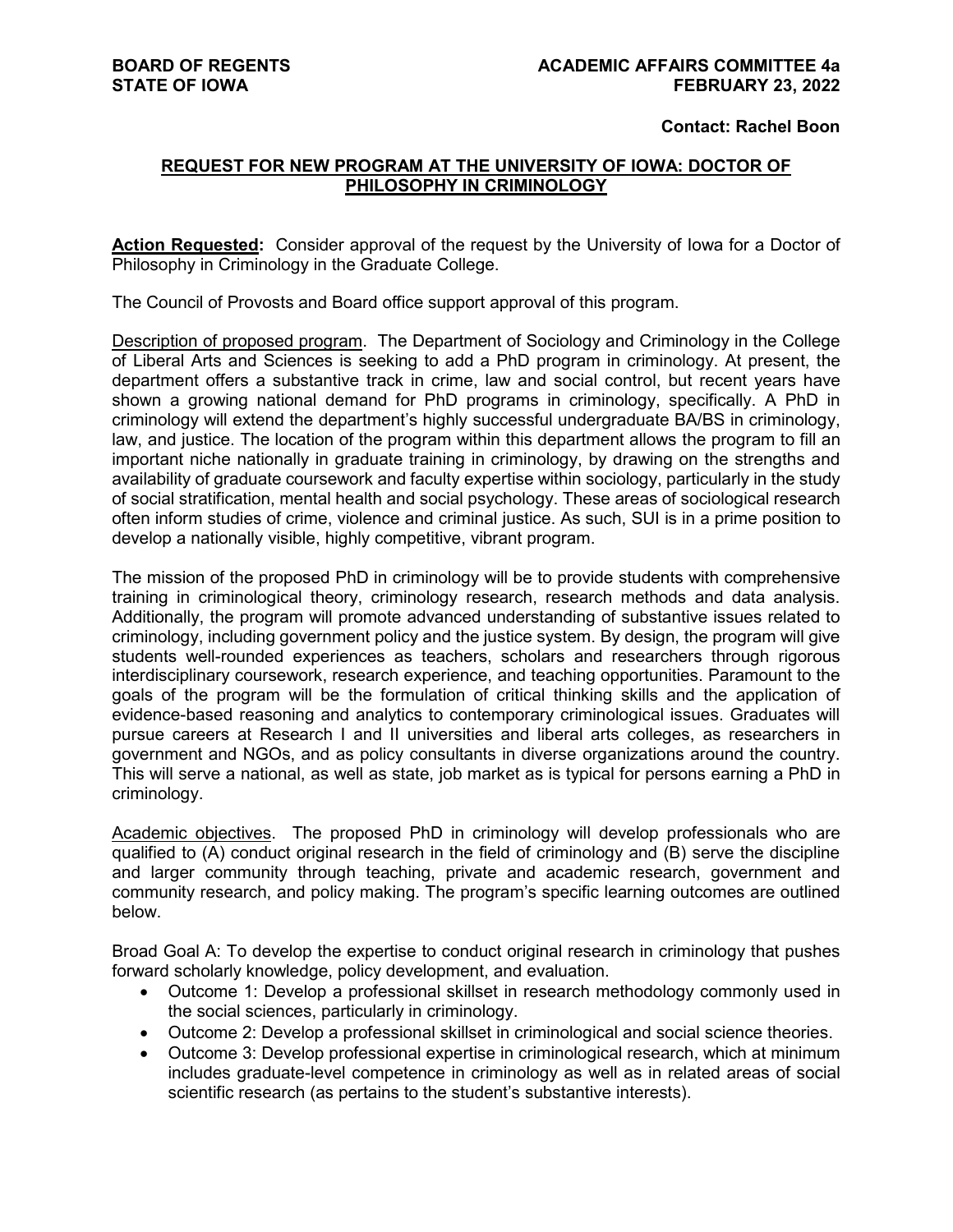• Outcome 4: Develop writing, presentation, and communication skills to effectively disseminate research to diverse audiences, including scholars, funding agencies, policy makers, and community stakeholders.

Broad Goal B: To serve the discipline and broader community as criminologists.

- Outcome 5: To be prepared to teach and mentor graduate and undergraduate students in the field of criminology.
- Outcome 6: To be prepared to work with local community, state, and national partners on crime policy and research.
- Outcome 7: To understand the goals, practices and standards of professionals working on crime research and policy. This includes developing a firm grasp of the principles of ethical research.

Need for program. No public or private university in Iowa currently offers a PhD in criminology. This includes the University of Iowa, Iowa State University, the University of Northern Iowa, and the private universities in the state. All three Regents' institutions (and several private schools) have very large undergraduate criminal justice majors, yet there is no avenue in our state for pursuing education in criminology at the PhD level.

Currently, the University of Iowa Department of Sociology and Criminology offers a PhD in sociology, as does Iowa State University. Despite its many strengths, the sociology PhD program is not able to provide students with adequate specialized training in many areas of criminology without a specialized degree program, despite having the faculty strength to do so. Moreover, students increasingly seek a PhD in criminology to work in this field, rather than the PhD in sociology. Sociology and criminology graduate programs are ranked separately by the US News and World Report rankings compendium. Without a PhD in criminology, SUI's department is not eligible to be considered in the criminology rankings. Being ranked in criminology attracts prospective students to the program.

The employment market for persons with PhDs in criminology is very strong, and the University of Iowa and State of Iowa have the opportunity to educate students who can be highly competitive in these markets. Many peer institutions have developed graduate programs in criminology to meet the needs of students interested in pursuing a PhD in criminology. Four of the 14 Big Ten Academic Alliance universities offer PhDs in criminology and/or criminal justice. These include Indiana University, University of Maryland, Michigan State University, and Penn State University. (The University of Nebraska-Omaha and Rutgers University-Newark offer the PhD in criminology and criminal justice; however, these are branch rather than main campuses of BTAA institutions). Large public universities in other academic alliances provide criminology PhD programs, including top-ranked programs at Arizona State University, Florida State University, and the University of Florida. Instituting a PhD in criminology at the University of Iowa would allow for doctoral-level education to augment what is available in the BTAA and add strength to what is available at other public universities in the region. Indeed, because SUI already has significant faculty strength and high national visibility, going forward the expectation is to compete very favorably with the PhD degree programs at the University of Maryland, Pennsylvania State University, and Michigan State University, ranked # 1, # 5, and #10, respectively, by US News and World Reports.

Relationship to existing programs at the institution. There is no comparable program currently offered at the University of Iowa, and there will be no duplication of existing programming. The relationship between the PhD in criminology and other PhD programs at the University of Iowa would be complementary, yet unique. Students pursuing the PhD in criminology may take courses in cognate fields, such as political science, psychology, geography, education, public health and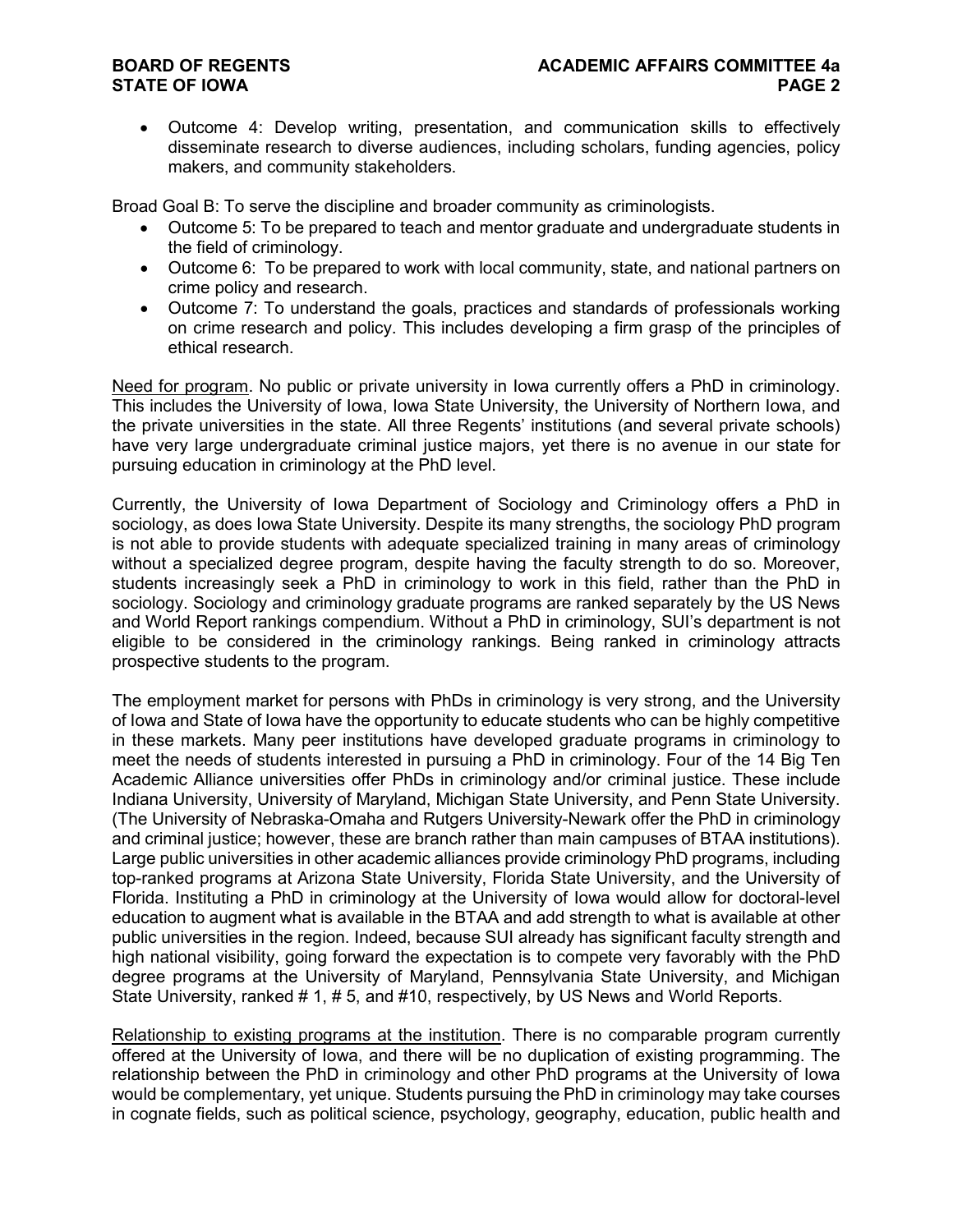public affairs, depending on students' own research and teaching interests. In this way, the PhD in criminology will benefit from the availability of course work in other departments and colleges at the UI, as well as contribute students and thereby enrich discussions in graduate courses in cognate fields. Students from other fields will be interested in the graduate coursework in criminology because it will enrich their own graduate education. For example, students pursuing the Graduate College's MA of public affairs and graduate degrees in the College of Public Health, will find that criminology courses augment their own educational tracks and enhance their research knowledge.

Additionally, the PhD in criminology will be housed in the Department of Sociology and Criminology, which is home to both the MA and PhD in sociology. It will share required statistics and methods courses with the MA and PhD in sociology, as well as elective courses. Indeed, some of the current and future students completing the MA in sociology are likely to be interested in entering the new PhD in criminology.

Relationship to existing programs at other colleges and universities. There is no other PhD in criminology being offered in the state of Iowa. Iowa State University has a PhD in sociology with a criminal justice track. That program emphasizes studies of the operation of the criminal justice system, whereas SUI's would emphasize causes of crime, reflecting the expertise of the respective UI and ISU faculty. UNI no longer has an MA of criminal justice and has no PhD or PhD track in criminology. This program could provide an in-state avenue for students in Iowa who wish to pursue more education in the field of criminology and criminal justice.

Resources to establish a high-quality program. The personnel, facilities and equipment in the Department of Sociology and Criminology and at the University of Iowa, more generally, are wellsuited to creating and maintaining an excellent program. Many of the faculty in criminology and in sociology are national leaders in their respective fields. In addition, students will have a wealth of substantive, statistical, and methodological courses available to them through various programs in the College of Liberal Arts and Sciences, the College of Education, the College of Public Health, and the College of Law. The program will use existing University of Iowa facilities, computing and services.

Student demand. The undergraduate major in criminology housed in the department is highly successful, having grown to around 400 majors since its inception a few years ago. Each year several students who graduate from the undergraduate program in Criminology, Law, and Justice plan to pursue a PhD in criminology. With a PhD at UI, the university is more likely to retain some very strong students.

In addition, there are students pursuing the MA in sociology who would be interested in the PhD in criminology at the University of Iowa.

Workforce need/demand. The PhD in criminology will target a national and state labor market in academia and research organizations. This is a very healthy market. PhDs in criminology from top programs compete very well in national academic markets. They also are highly competitive for research positions in state government, and in public and private sector research organizations. For many years, criminology PhDs have obtained positions in federal agencies that oversee the nation's crime indicator data systems: The Federal Bureau of Investigation, Bureau of Justice Statistics, and Department of Homeland Security. Furthermore, the National Institute of Justice, the research arm of the US Justice Department, has a long track record of hiring PhD level scientists, often criminologists, to manage its various grant portfolios.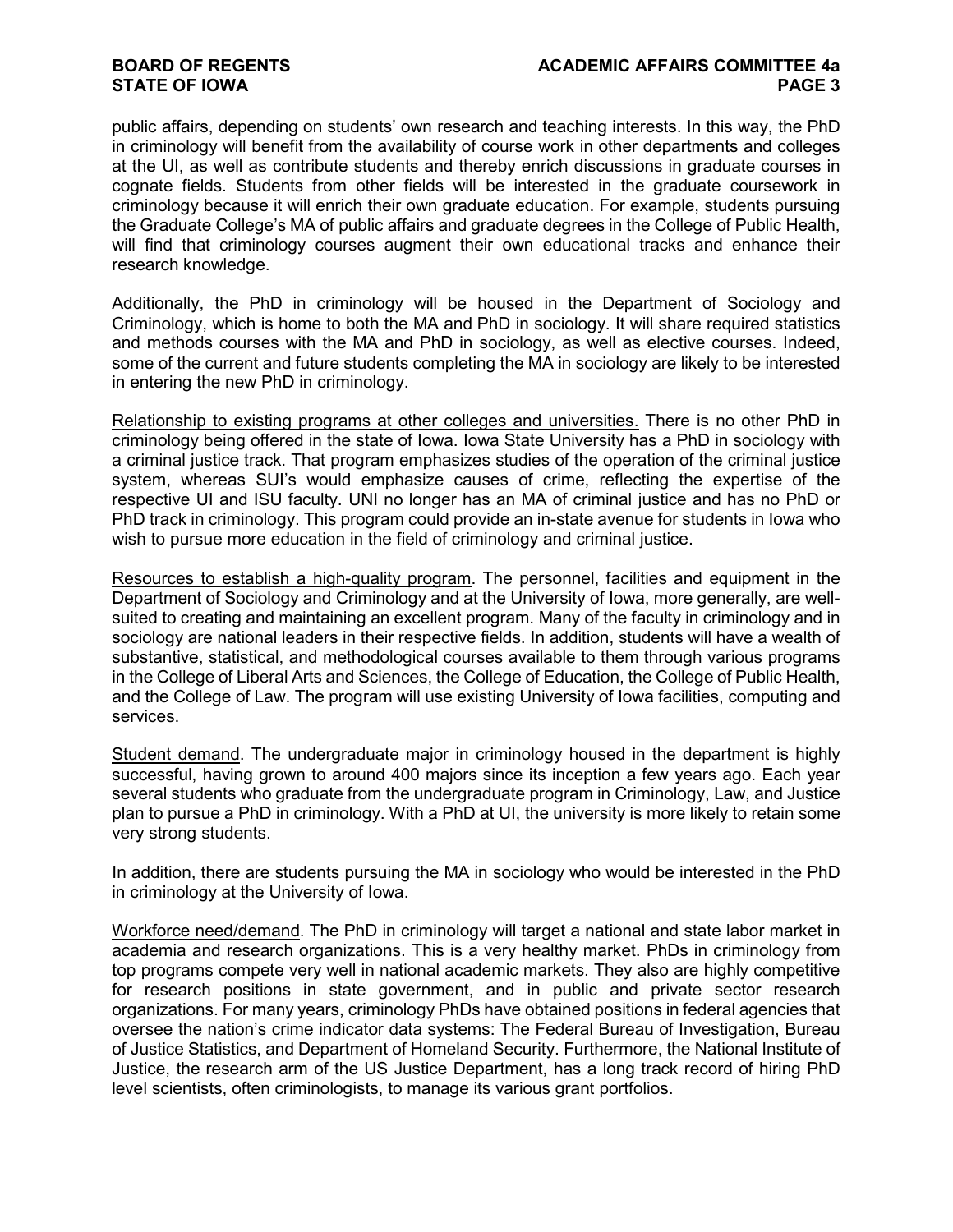State agencies, such as Iowa's Department of Corrections, hire criminology PhDs to staff research positions within their agencies. Outside of the government sectors, many criminology PhDs find employment in private research firms that study issues of crime and criminal justice among other social issues, including RTI (Research Triangle Institute) (https://www.rti.org/), Pew (https://www.pewresearch.org/), Westat (https://www.westat.com/), RAND Corporation (https://www.rand.org/), Urban Institute (https://www.urban.org/), and NORC (National Opinion Research Center) (https://www.norc.org/Pages/default.aspx). In fact, these firms and many others routinely advertise and recruit for junior and senior research positions on the American Society of Criminology's online job bank. With increasing emphasis on data in all states and nations, the supply of positions in the non-academic market will continue its upward trajectory.

The market for tenure-track positions in criminology will remain robust in future years owing to the following:

- High demand for college teachers who can train undergraduates in criminology and teach in state government positions (see https://www.bls.gov/oes/current/oes251111.htm#ind) because of the continued increases in demand for professionalized workers in the criminal justice system, private securities firms, and security positions in large corporations. (see also https://www.chronicle.com/article/believe-it-or-not-in-some-fields-colleges-cant-findanybody-to-hire)
- A wave of retirements among senior criminology professors nationwide that has already begun
- Greatly increased competition for PhDs in the non-academic sector, including research firms addressing crime, delinquency and justice, as well as state and national government research positions.
- The demand for PhDs in criminology in cognate academic programs such as public health, public affairs, legal studies, colleges of education, and psychology. As the academic boundaries of criminology have expanded, these related disciplines have harnessed some of the demand for criminology by offering criminology and criminal justice related courses that intersect with their own disciplinary foci.

Funding and Cost. The addition of this PhD will be budget neutral because it takes advantage of the natural synergy between criminology and sociology. As indicated above, we will use existing faculty. We will also use already existing facilities and equipment. Many of the courses for the program are already taught in our existing PhD in sociology program. Most students will be funded within our existing teaching assistant allocation that supports our large major in Criminology, Law, and Justice. Others will be funded by external grants that faculty obtain. Over time, we expect that the existence of the PhD in criminology will enhance our faculty's ability to secure a larger amount of external funding.

The only expected cost will be for marketing and recruitment needs.

|        | <b>Total Costs</b> |  |  |  |
|--------|--------------------|--|--|--|
| Year 1 | \$2,250            |  |  |  |
| Year 2 | \$2,250            |  |  |  |
| Year 3 | \$2,250            |  |  |  |
| Year 4 | \$2,250            |  |  |  |
| Year 5 | \$2.250            |  |  |  |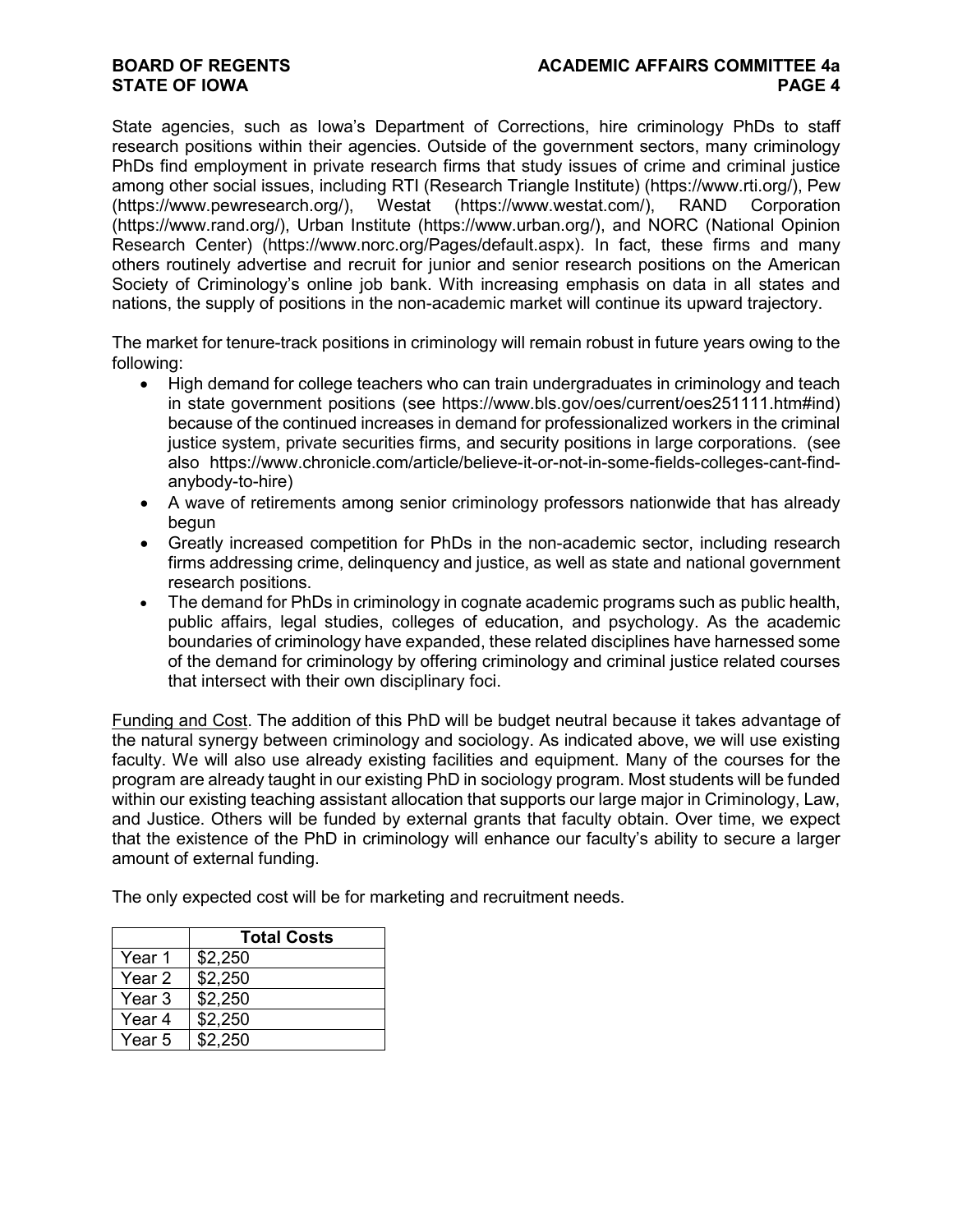Projected student enrollment.

|          | <b>1</b> | $\sqrt{2}$<br>- | <b>VO</b><br>È | $\sqrt{2}$<br>۰Δ | VĘ<br>ັ | VQ | $\rightarrow$ |
|----------|----------|-----------------|----------------|------------------|---------|----|---------------|
| Graduate |          |                 |                |                  |         |    |               |

The program to serve roughly 6 students per year who are enrolled in other graduate programs and who are interested in taking graduate level courses in criminology.

Accreditation. Program accreditation will not be necessary or appropriate for this program.

Evaluation plan. The department will assess the program annually, and every five years the program will be thoroughly reviewed as part of the regularly scheduled departmental review. UI is committed to continuous program evaluation using surveys, interviews and other program data to gather the necessary information for on-going program evaluation.

Date of implementation. Fall 2022.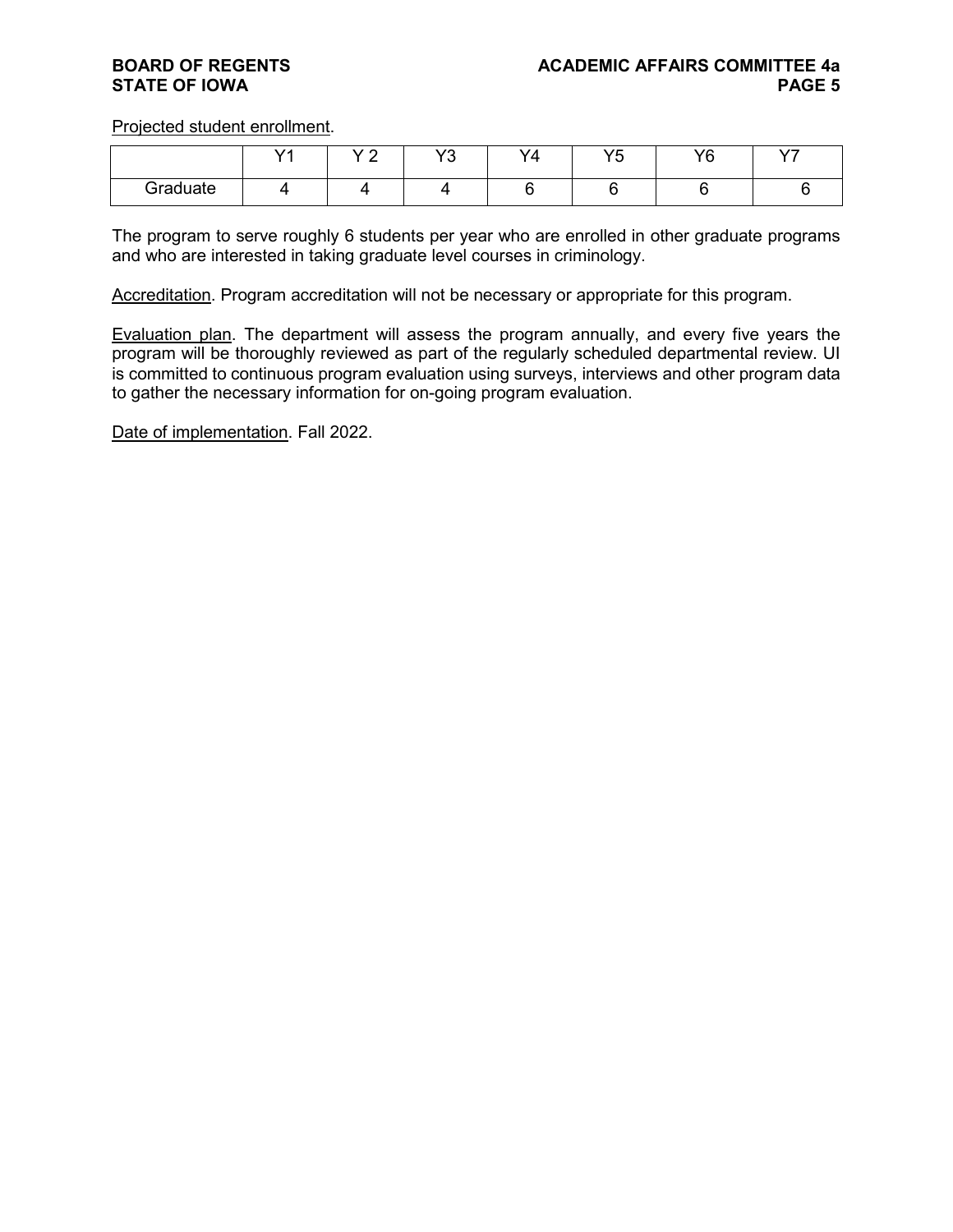### **Letters of Support**



Sociology, Anthropology, and Criminology

01 June 2021

Dr. Jennifer Glanville, Professor and Head Department of Sociology and Criminology University of Iowa Iowa City, Iowa 52242-1401

Dear Professor Glanville:

Thank you for the opportunity to review your proposed Ph.D. in Criminology. After conferring with my Criminology and Criminal Justice colleagues here at the University of Northern Iowa, please accept our full support for your new degree program. We believe your degree is timely and a welcome addition to Iowa's preparation of the next generation of Criminology professionals.

Best regards to you and your colleagues.

Respectfully,

Mark A. Grey, Ph.D. Professor and Head Department of Sociology, Anthropology and Criminology